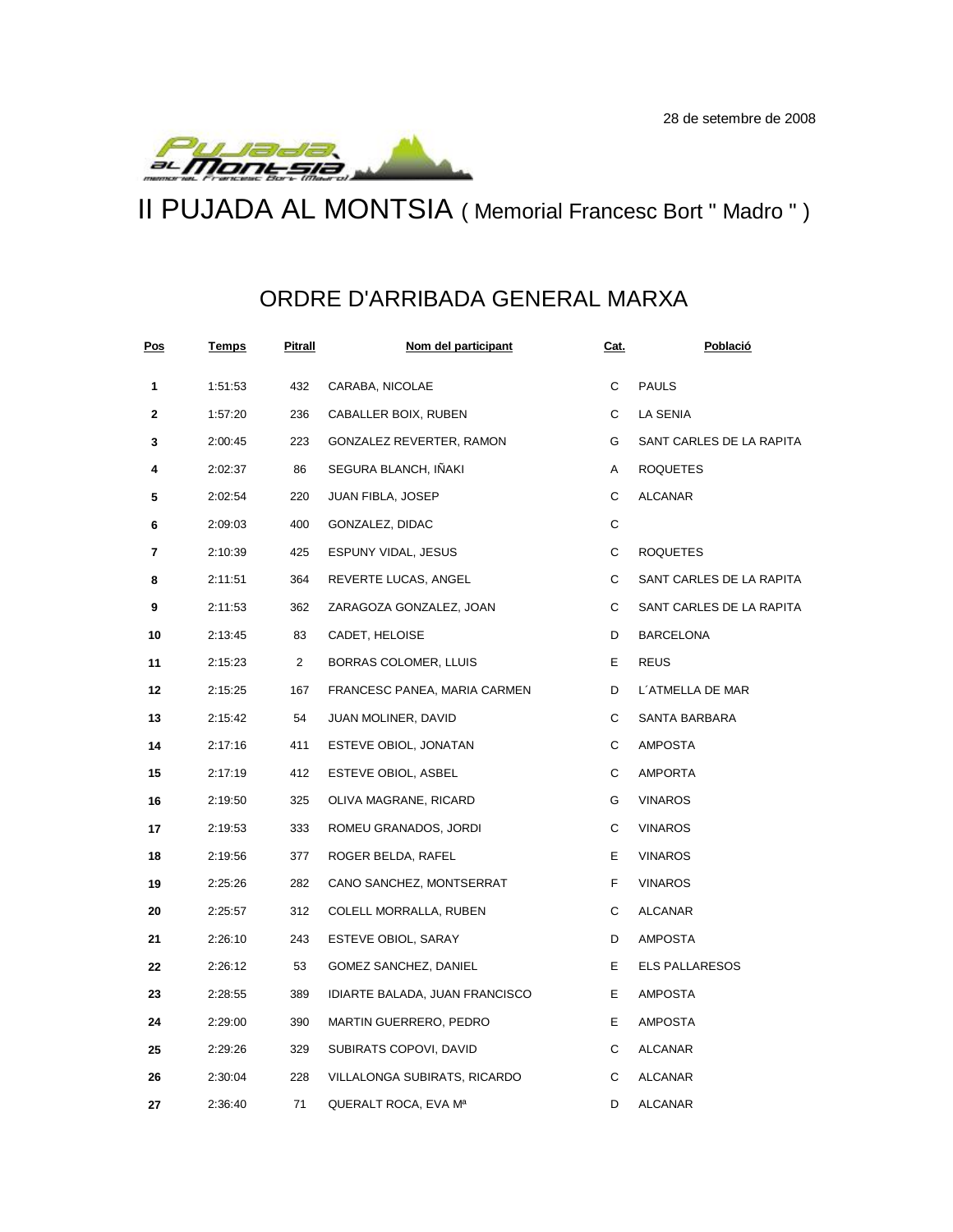| 28 | 2:36:42 | 142 | BORT ROIG, JUDIT                 | D  | ALCANAR          |
|----|---------|-----|----------------------------------|----|------------------|
| 29 | 2:37:47 | 322 | ROIG CABALLE, MARCEL             | С  | AMPOSTA          |
| 30 | 2:38:10 | 184 | NOS QUERALT, MIQUEL              | С  | ALCANAR          |
| 31 | 2:38:25 | 19  | ESTELLER SUVIRATS, ALEX          | С  | ALCANAR          |
| 32 | 2:39:16 | 77  | COLOME ESTRADA, GEMMA            | В  | TORTOSA          |
| 33 | 2:40:15 | 17  | SEGURA FERRER, ALBERT            | С  | <b>ROQUETES</b>  |
| 34 | 2:40:58 | 421 | GOMEZ GOMEZ, JUAN PEDRO          | С  | LA SENIA         |
| 35 | 2:41:03 | 200 | CARBALLO AYUSO, NATALIA          | D  | BARCELONA        |
| 36 | 2:41:12 | 118 | DE MIGUEL ARANDIGOYEN, JOSE LUIS | Е. | ALCANAR          |
| 37 | 2:42:55 | 21  | ADELL CASTELL, JUAN ALFONSO      | С  | LA SENIA         |
| 38 | 2:47:41 | 93  | CALATAYUD VENTURA, JAUME         | G  | ALTAFULLA        |
| 39 | 2:49:17 | 383 | REVERTER REVERTER, MIGUEL ANGEL  | С  | ALCANAR          |
| 40 | 2:49:25 | 391 | MARTI ESTREM, JOSE ANTONIO       | С  | ALCANAR          |
| 41 | 2:49:30 | 304 | OLLE RICART, JOSEP               | С  | <b>ULLDECONA</b> |
| 42 | 2:49:31 | 346 | TORRENT BELTRAN, JAVIER          | С  | <b>ULLDECONA</b> |
| 43 | 2:49:46 | 188 | CABALLER BOIX, MONICA            | D  | LA SENIA         |
| 44 | 2:50:01 | 98  | SUBIRATS VIDAL, JOAN             | E  | ALCANAR          |
| 45 | 2:52:09 | 18  | MATAMOROS REVERTER, ALEIX        | С  | ALCANAR          |
| 46 | 2:52:57 | 149 | ULLDEMOLINS NOLLA, LLUC          | С  | ALCANAR          |
| 47 | 2:56:30 | 280 | PRADES SABATER, AMADOR           | С  | LA SENIA         |
| 48 | 2:56:32 | 147 | TISCAR MATHEU, LETICIA           | D  | LASENIA          |
| 49 | 2:56:35 | 392 | MONTSERRAT, GABRIEL              | Α  |                  |
| 50 | 2:56:51 | 61  | ROCA CARLES, ELISEO              | С  | ALCANAR          |
| 51 | 2:56:54 | 394 | <b>GAMEZ TORRENT, MANEL</b>      | A  | <b>ULLECONA</b>  |
| 52 | 2:56:57 | 415 | CURTO GAVALDA, DAVID             | С  | ALCANAR          |
| 53 | 2:57:49 | 422 | PUJOL BORRAS, MIQUEL             | С  | L'AMETLLA DE MAR |
| 54 | 2:58:09 | 103 | FERRE ESTORACH, JOAQUIM          | С  | LA SENIA         |
| 55 | 2:58:26 | 15  | MATAMOROS ALFARA, AGUSTI         | С  | ALCANAR          |
| 56 | 2:58:28 | 156 | CASTRO RUIZ, MARIA JESUS         | D  | ALCANAR          |
| 57 | 2:59:15 | 35  | FORES COMPTE, ANTONIO            | С  | <b>VINAROS</b>   |
| 58 | 2:59:32 | 121 | ALBIOL PEREZ, JOSE MANUEL        | С  | <b>BENICARLO</b> |
| 59 | 2:59:35 | 143 | JIMENEZ SOLER, JULIAN            | С  | <b>VINAROS</b>   |
| 60 | 3:00:15 | 117 | ETXEBERRIA GARCIA, JOSE JAVIER   | Е  | PAMPLONA         |
| 61 | 3:00:17 | 416 | DE MIGUEL GARCIA, FRUCTUOSO      | G  | <b>BERIOZAR</b>  |
| 62 | 3:01:59 | 269 | CASTELLNOU BRULL, NURIA          | D  | L'AMETLLA DE MAR |
| 63 | 3:03:29 | 65  | CASTELL SEGURA, ENRIQUE          | C  | <b>ULLDECONA</b> |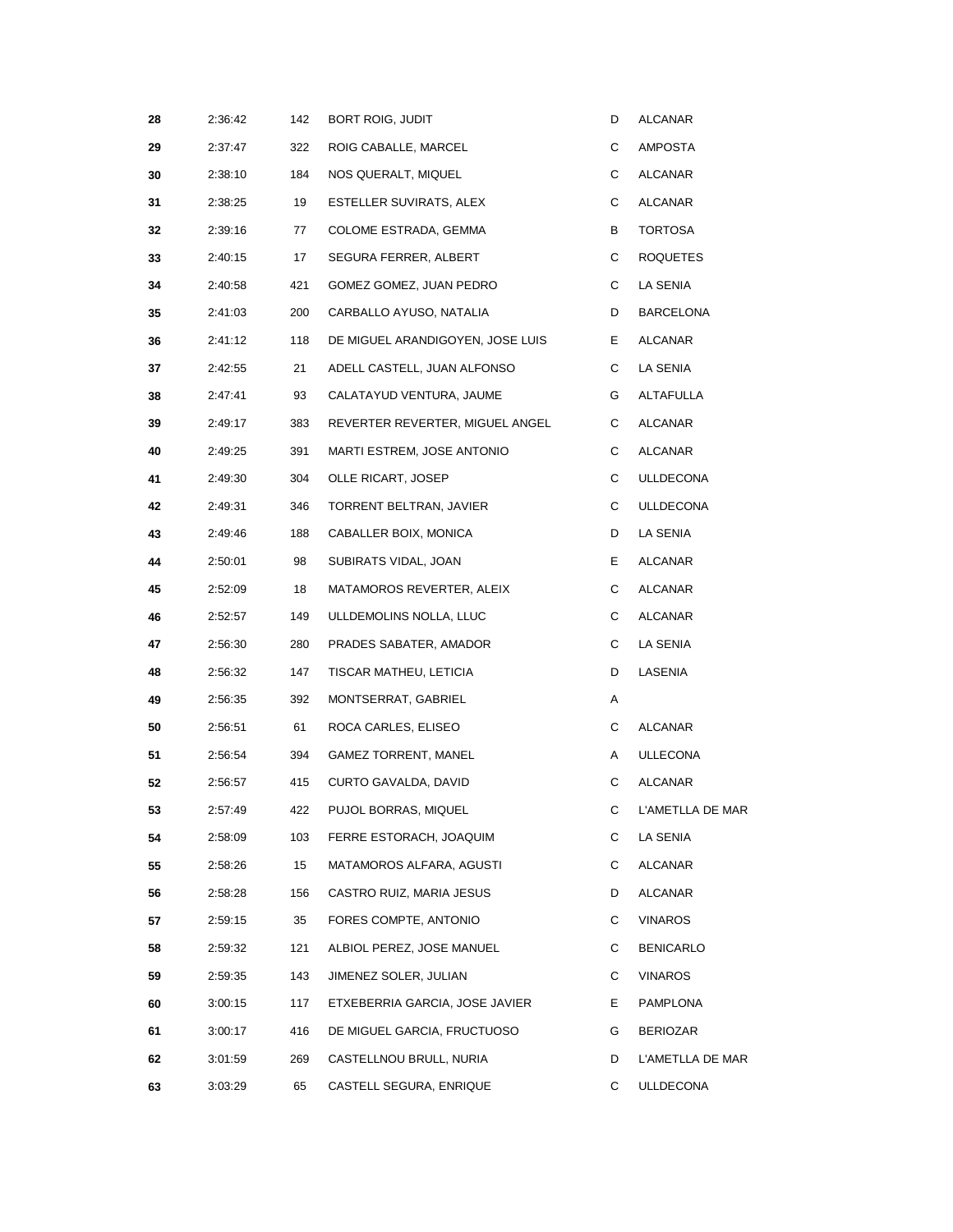| 64 | 3:07:06 | 221 | MONTESO GALLEGO, RAMON         | Е  | L` ALDEA                  |
|----|---------|-----|--------------------------------|----|---------------------------|
| 65 | 3:07:09 | 235 | ROYO ESPUNY, RUBEN             | С  | MASDENVERGE               |
| 66 | 3:07:17 | 369 | COMINO CUENCA, EVARISTO        | C  | <b>MONTBLANC</b>          |
| 67 | 3:07:20 | 180 | FIBLA MATAMOROS, MERITXELL     | D  | LES CASES D'ALCANAR       |
| 68 | 3:07:22 | 78  | QUERALT BOVER, GERARD          | C  | ALCANAR                   |
| 69 | 3:07:37 | 340 | RIBA SANZ, JOSEP MANEL         | Е  | ALCANAR                   |
| 70 | 3:08:00 | 119 | ASPACHS MORRALLA, JOSE LUIS    | С  | ALCANAR                   |
| 71 | 3:08:42 | 426 | RUIZ MARTINEZ, VANESSA         | D  | TORREDEMBARRA             |
| 72 | 3:10:07 | 210 | BOUZAS BALFEGO, NURIA          | D  | L'AMETLLA DE MAR          |
| 73 | 3:11:12 | 386 | NOS FRANCISCO, DAVID           | A  | SANT CARLES DE LA RAPITA  |
| 74 | 3:12:35 | 313 | BENITO GRANELL, JOSEP          | C  | SANT CELONI               |
| 75 | 3:13:30 | 114 | PABLO AULET, JOSE ANTONIO      | Е  | <b>VINAROS</b>            |
| 76 | 3:14:29 | 129 | FABREGAT HOMEDES, JOSEP MARIA  | Е. | <b>ULLDECONA</b>          |
| 77 | 3:14:49 | 75  | BOYER BALFEGO, GEMMA           | D  | L'AMETLLA DE MAR          |
| 78 | 3:15:56 | 229 | <b>GAMEZ TORRENT, ROSA</b>     | D  | <b>ULLDECONA</b>          |
| 79 | 3:15:59 | 148 | MENCHEN ALBA, LIDIAA           | D  | L'HOSPITALET DE LLOBREGAT |
| 80 | 3:16:17 | 398 | VIDAL NERI, SEBASTIA           | Е. | <b>VINARÓS</b>            |
| 81 | 3:16:20 | 353 | RIBAS BEL, ALBERT              | C  | <b>ULLDECONA</b>          |
| 82 | 3:16:35 | 36  | CAPSIR ORTI, ANTONIO           | C  | CATI                      |
| 83 | 3:16:41 | 397 | VIDAL NERI, JUAN CARLOS        | C  | <b>VINAROS</b>            |
| 84 | 3:16:48 | 393 | ROSICH PRIETO, JOAN MANEL      | A  | SANT CARLES DE LA RAPITA  |
| 85 | 3:16:51 | 211 | AGUDO SUBIRATS, OLGA           | D  | MASDENVERGE               |
| 86 | 3:17:00 | 358 | MONTSERRAT ESTELLER, ALFONS    | Е. | ALCANAR                   |
| 87 | 3:17:02 | 100 | ALFARA SUBIRATS, JOAN AGUSTI   | C  | ALCANAR                   |
| 88 | 3:17:06 | 429 | QUEROL CHIMENO, JORDI          | С  | ALCANAR                   |
| 89 | 3:17:09 | 185 | FABREGAS ALBECAR, MIQUEL       | Е. | <b>AMPOSTA</b>            |
| 90 | 3:17:52 | 34  | ALBIOL PEREZ, ANTONIO          | С  | <b>BENICARLO</b>          |
| 91 | 3:18:00 | 201 | GIL ESCUDERO, NEUS             | D  | <b>ULLDECONA</b>          |
| 92 | 3:19:00 | 318 | REINA RECHE, JAUME             | C  | ALCANAR                   |
| 93 | 3:19:21 | 177 | BELTRAN SEGURA, MARTA          | D  | ALCANAR                   |
| 94 | 3:20:59 | 82  | CASTELL FERNANDEZ, GUILLERMO   | G  | <b>ULLDECONA</b>          |
| 95 | 3:21:54 | 361 | LLEIXA PANISELLO, PACO         | C  | <b>TORTOSA</b>            |
| 96 | 3:22:42 | 268 | MARGALEF PEDROLA, PERE         | C  | AMPOSTA                   |
| 97 | 3:22:47 | 116 | BELTRAN ALVARO, JOSE FRANCISCO | C  | LES CASES D'ALCANAR       |
| 98 | 3:25:26 | 122 | DONES BALADA, JOSEP            | C  | ALCANAR                   |
| 99 | 3:25:31 | 323 | AGUDO REVERTER, JULIA          | В  | ALCANAR                   |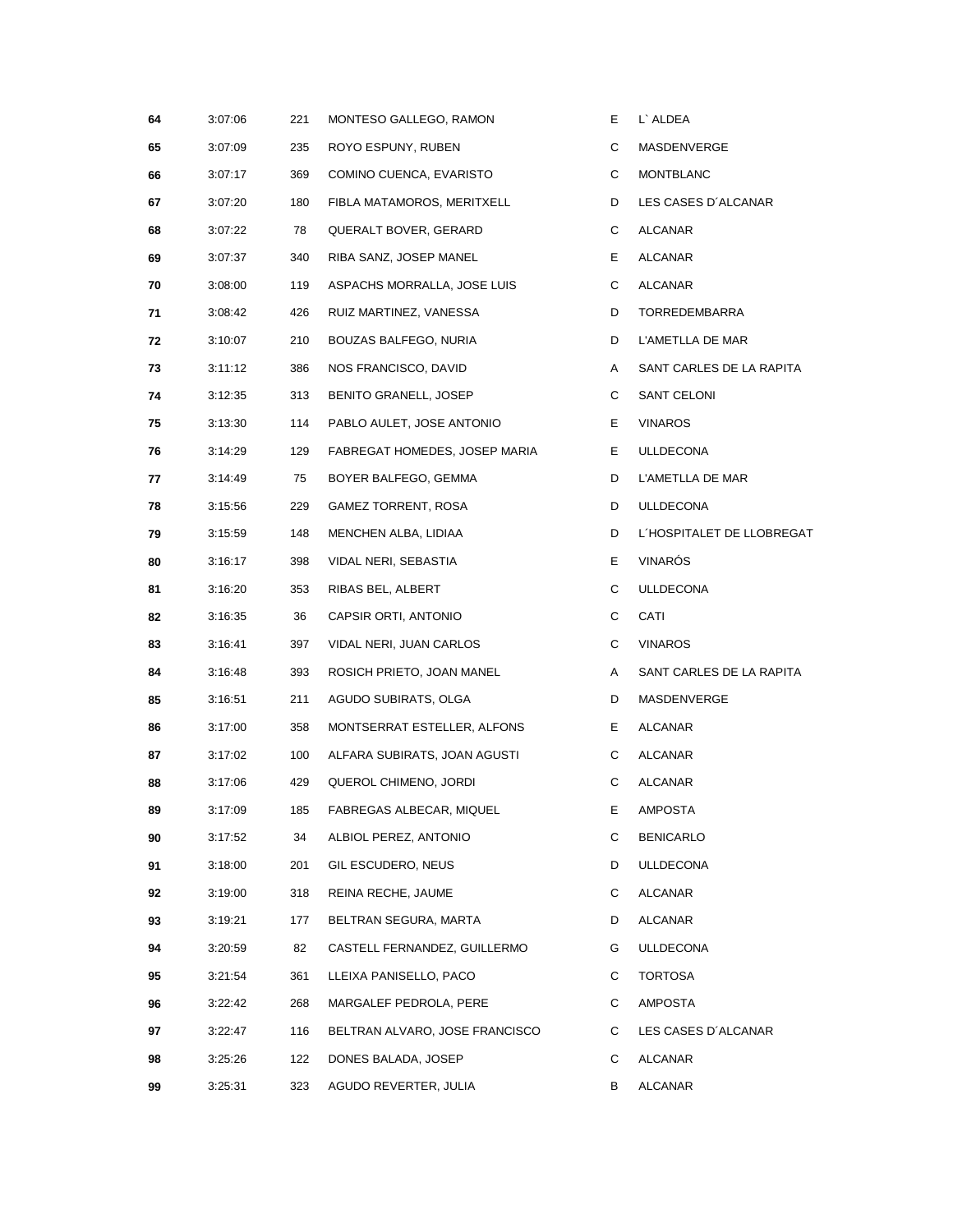| 100 | 3:26:25 | 215 | PEREZ NIEVES, PERE              | Е. | ALCANAR                  |
|-----|---------|-----|---------------------------------|----|--------------------------|
| 101 | 3:26:41 | 360 | FERNANDEZ FERRER, VICKY         | D  | SANTA BARBARA            |
| 102 | 3:26:48 | 238 | AGUILAR BONAVIDA, SALOME        | D  | <b>TORTOSA</b>           |
| 103 | 3:28:45 | 291 | SANCHO GARRIDA, JORDI           | C  | ALCANAR                  |
| 104 | 3:28:46 | 290 | SANCHO PRADES, NURIA            | D  | ALCANAR                  |
| 105 | 3:29:37 | 97  | CABALLER MUÑOZ, JOAN            | C  | LA SENIA                 |
| 106 | 3:32:57 | 92  | ESTRADA VILADRICH, JANA         | F. | <b>TORTOSA</b>           |
| 107 | 3:33:00 | 212 | SUBIRATS COPOVI, OSCAR          | Е. | ALCANAR                  |
| 108 | 3:33:03 | 206 | ESTRADA VILADRICH, NURIA        | H  | <b>TORTOSA</b>           |
| 109 | 3:34:30 | 326 | GUMBAU VIZCARRO, JUAN BAUTISTA  | C  | CALIG                    |
| 110 | 3:34:35 | 240 | FIBLA SANCHO, SANDRA            | D  | ALCANAR                  |
| 111 | 3:34:40 | 4   | BELTRAN REVERTER, CARMEN        | D  | ALCANAR                  |
| 112 | 3:34:41 | 32  | BELTRAN REVERTER, ANNA          | D  | ALCANAR                  |
| 113 | 3:34:43 | 50  | PLA BELTRAN, CRISTINA           | D  | ALCANAR                  |
| 114 | 3:34:53 | 246 | MATAMOROS NAVARRO, SILVIA       | D  | ALCANAR                  |
| 115 | 3:35:00 | 153 | GASCO LOPEZ, LUCAS              | Е. | ALCANAR                  |
| 116 | 3:35:32 | 62  | BALADA ROS, ENEIDA              | D  | ALCANAR                  |
| 117 | 3:36:44 | 203 | DOMINI VIDAL, SILVIA            | F. | <b>TORTOSA</b>           |
| 118 | 3:36:45 | 204 | PERALES PULIDO, JOAN            | Е  | TORTOSA                  |
| 119 | 3:37:20 | 202 | CLUA ROCA, NEUS                 | D  | ALCANAR                  |
| 120 | 3:37:39 | 80  | LLAO SANTIAGO, GLORIA           | D  | L'AMETLLA DE MAR         |
| 121 | 3:37:41 | 273 | GALAN POLO, ANDRES              | G  | VINARÒS                  |
| 122 | 3:39:08 | 110 | BADIA CASTELL, JORDI JOAN       | Е  | <b>ULLDECONA</b>         |
| 123 | 3:39:20 | 162 | REVERTE, MANEL                  | Е  | SANT CARLES DE LA RAPITA |
| 124 | 3:39:29 | 219 | SUBIRATS ULLDEMOLINS, PROVI     | D  | ALCANAR                  |
| 125 | 3:39:33 | 330 | SANTAMARTA PEREDA, GABRIEL      | Е  | <b>BENICARLO</b>         |
| 126 | 3:39:48 | 130 | MARTI MONTESINOS, JOSEP MANUEL  | Е. | ALCNAR                   |
| 127 | 3:40:25 | 266 | ORTIZ FORTUNA, YOLANDA          | D  | L' AMETLLA DE MAR        |
| 128 | 3:40:29 | 73  | DAUDEN VILLALTA, GABRIEL        | С  | LA SENIA                 |
| 129 | 3:40:32 | 37  | MICHAVILA ARNAU, ARACELI        | D  | LA SENIA                 |
| 130 | 3:40:40 | 194 | SANZ FIGUEROLA, MONTSERRAT      | F. | L'AMETLLA DE MAR         |
| 131 | 3:41:41 | 47  | CALLARISA BEL, CELIA            | D  | <b>ULLDECONA</b>         |
| 132 | 3:42:17 | 198 | PELACH VIDAL, NARCIS            | G  | ALCANAR                  |
| 133 | 3:43:31 | 232 | NULA RUIZ, ROSARIO              | D  | LA SENIA                 |
| 134 | 3:43:35 | 286 | ARTIGAS MELGAREJO, MIGUEL ANGEL | C  | SANT RAFAEL DEL RIU      |
| 135 | 3:43:48 | 56  | ITARTE BELLES, DAVID            | C  | EL CASTELL               |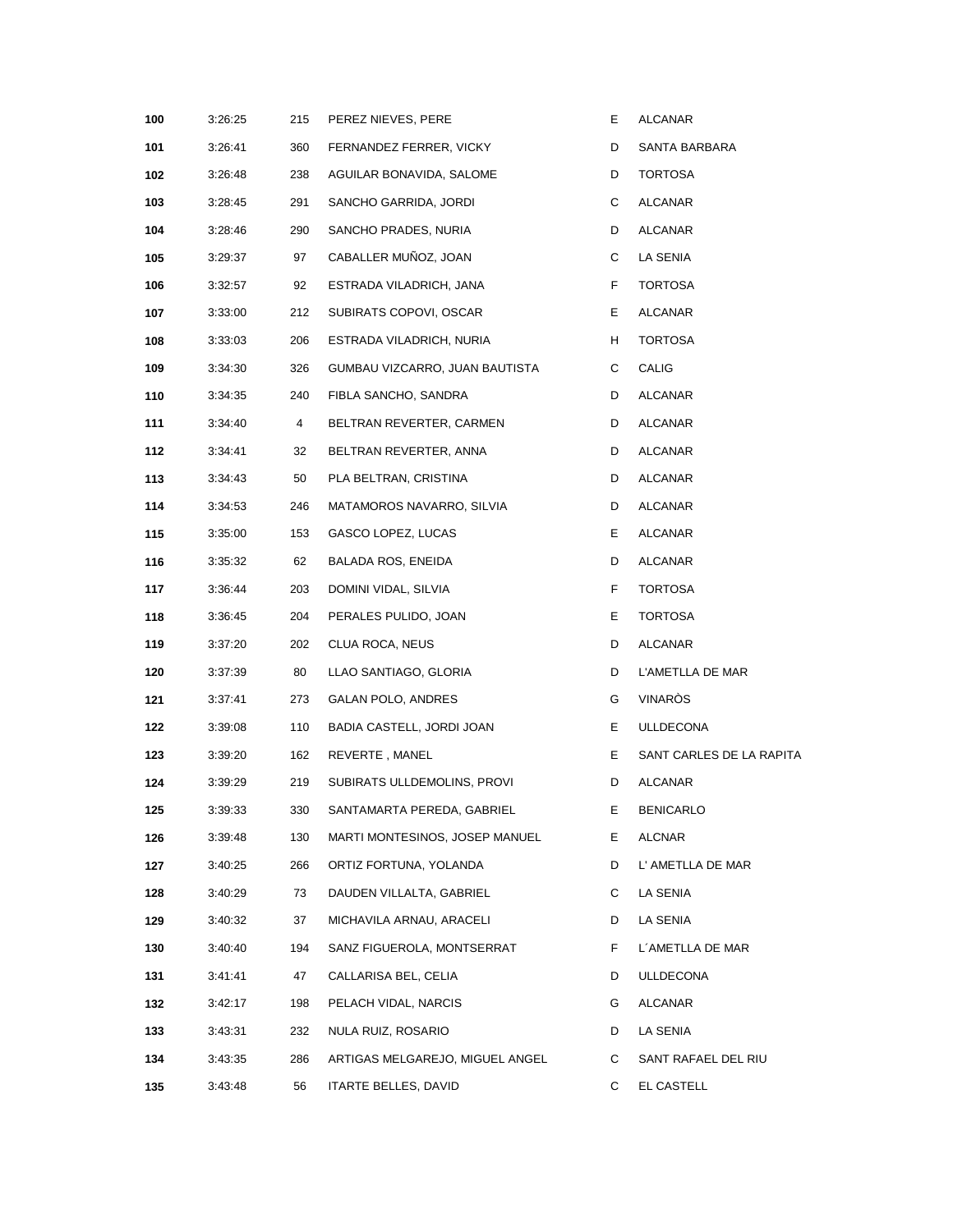| 136 | 3:44:43 | 131 | BADIA CASTELL, JOSEP MANUEL | Е. | SANT CARLES DE LA RAPITA |
|-----|---------|-----|-----------------------------|----|--------------------------|
| 137 | 3:44:46 | 170 | SANCHO FERRE, MARIA JOSE    | F  | SANT CARLES DE LA RAPITA |
| 138 | 3:46:02 | 133 | ROIG FORNOS, JOSEP MIQUEL   | C  | ALCANAR                  |
| 139 | 3:46:03 | 144 | ROCAMORA ANTO, LAURA        | D  | TORTOSA                  |
| 140 | 3:47:19 | 348 | ROIG GALO, RAUL             | С  | ULLDECONA                |
| 141 | 3:47:21 | 356 | GARCIA ALAMINOS, DIEGO      | C  | <b>REUS</b>              |
| 142 | 3:48:22 | 182 | PITARCH LORES, MIGUEL ANGEL | С  | <b>BENICARLO</b>         |
| 143 | 3:48:24 | 241 | SENAR SERRAT, SANTI         | С  | BENICARLO                |
| 144 | 3:48:28 | 102 | VALLES BOU, JOAN VICENT     | E  | <b>BENICARLO</b>         |
| 145 | 3:49:20 | 139 | FIBLA SANCHO, MIGUEL        | C  | ALCANAR                  |
| 146 | 3:49:25 | 183 | MESTRE VIDAL, MIGUEL ANGEL  | C  | ALCANAR                  |
| 147 | 3:52:10 | 418 | ESTELLER FIBLA, ANNA        | D  | ALCANAR                  |
| 148 | 3:52:12 | 22  | FERRE FANDOS, ALFRED        | С  | TORTOSA                  |
| 149 | 3:52:14 | 190 | ADELL MORENO, MONICA        | D  | ELS REGUERS              |
| 150 | 3:52:54 | 363 | ESTELLER FIBLA, MARIA       | D  | ALCANAR                  |
| 151 | 3:54:20 | 371 | YIMLAMAI, CHOSITA           | D  | ULLDECONA                |
| 152 | 3:56:49 | 57  | BONFILL SOROLLA, DORA       | D  | ALCANAR                  |
| 153 | 3:56:50 | 251 | BEL POCORULL, SONIA         | D  | ULLDECONA                |
| 154 | 3:56:55 | 45  | MILLAN SANCHO, CARMINA      | D  | ALCANAR                  |
| 155 | 3:59:21 | 233 | CASTELL SANCHO, RUBEN       | С  | ALCANAR                  |
| 156 | 3:59:31 | 242 | RUIZ ROMAN, SARA            | D  | <b>ULLDECONA</b>         |
| 157 | 3:59:34 | 294 | TRUJILLO ZAPATA, JHON FREDY | C  | <b>VINAROS</b>           |
| 158 | 4:01:25 | 125 | BOVEDA CALLADISA, JOSEP     | G  | ULLDECONA                |
| 159 | 4:02:31 | 48  | FORCADELL VERICAT, CINTA    | H  | ULLDECONA                |
| 160 | 4:02:34 | 196 | LEON FOLQUE, MONTSE         | H  | CASTELLVELL DEL CAMP     |
| 161 | 4:02:45 | 6   | CALLARISA TOMAS, MARIA JOSE | D  | AMPOSTA                  |
| 162 | 4:02:48 | 70  | ROIG CASTELL, EVA           | F  | AMPOSTA                  |
| 163 | 4:02:50 | 257 | SANCHO SERRA, TXUS          | D  | AMPOSTA                  |
| 164 | 4:04:45 | 293 | SANCHO BELTRAN, LUPE        | F  | ALCANAR                  |
| 165 | 4:04:47 | 417 | RAMAL PEREZ, DOMENECH       | E. | ALCANAR                  |
| 166 | 4:06:21 | 179 | NAVARRO VILA, MERCE         | D  | ALCANAR                  |
| 167 | 4:06:23 | 382 | JIMENEZ PRADOS, VIRGINIA    | D  | ALCANAR                  |
| 168 | 4:06:26 | 381 | NAVARRO VILA, SERGI         | С  | ALCANAR                  |
| 169 | 4:06:28 | 385 | GRAU LLAGOSTERA, JOSE       | Е  |                          |
| 170 | 4:06:29 | 209 | BELTRAN REVERTER, NURIA     | D  | ALCANAR                  |
| 171 | 4:06:34 | 310 | BARRERA FIBLA, LAURA        | D  | ALCANAR                  |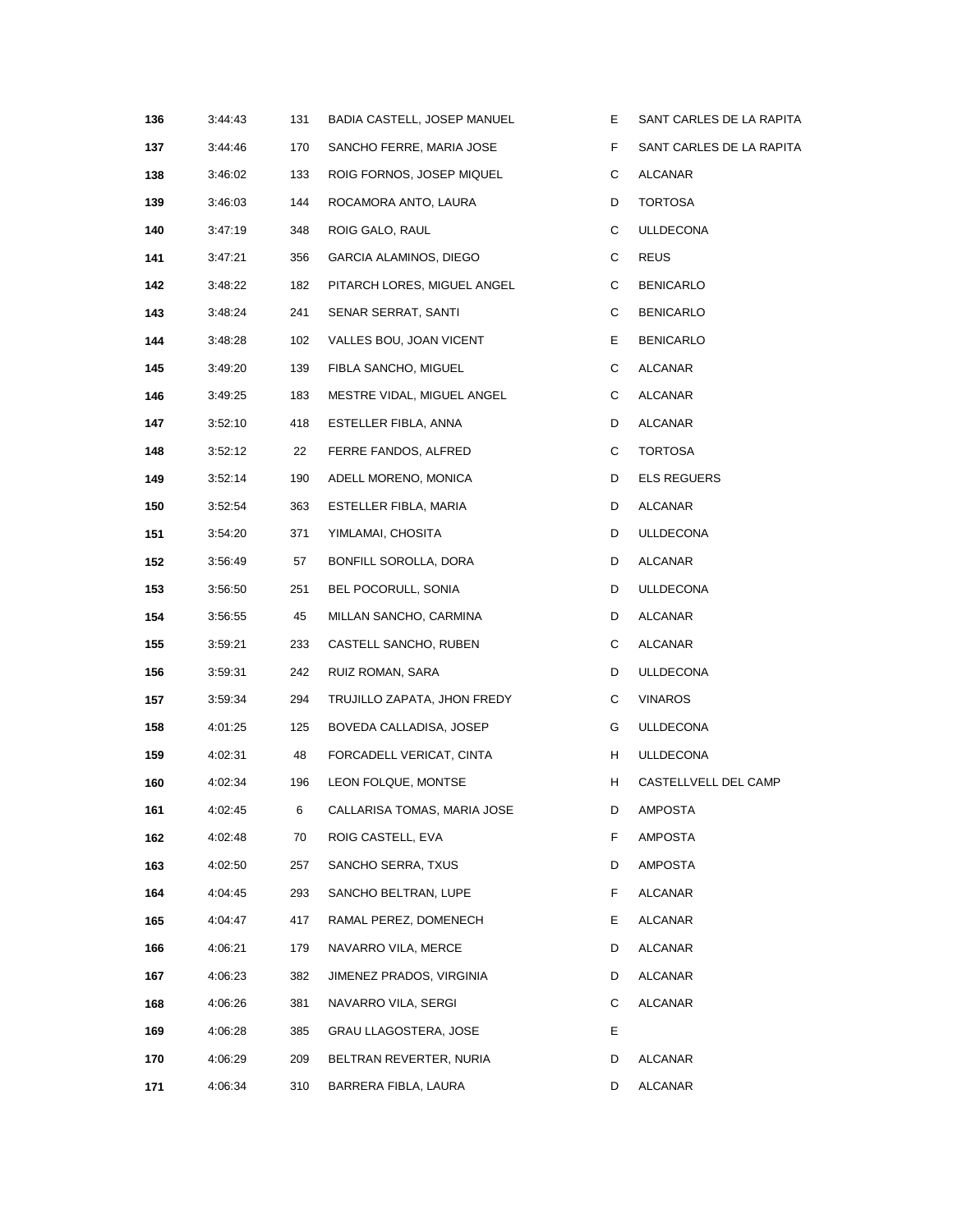| 172 | 4:06:43 | 249 | JOSE FIBLA, SILVIA           | D  | ALCANAR                  |
|-----|---------|-----|------------------------------|----|--------------------------|
| 173 | 4:06:44 | 245 | REVERTER JUAN, SILVIA        | D  | ALCANAR                  |
| 174 | 4:06:48 | 230 | FIBLA MATAMOROS, ROSA        | D  | LES CASES D'ALCANAR      |
| 175 | 4:06:52 | 357 | FIBLA NOLLA, MERCE           | F. | ALCANAR                  |
| 176 | 4:07:50 | 247 | CUCART PALACIO, SILVIA       | D  | ULLDECONA                |
| 177 | 4:09:46 | 373 | CASTELL ESTEBAN, JOSE MARIO  | E. | SANT RAFAEL DEL RIU      |
| 178 | 4:11:13 | 44  | ALCANTARA PUIG, CARMEN       | D  | AMPOSTA                  |
| 179 | 4:11:13 | 172 | GARCIA ESTELLE, MARIA JOSE   | F. | AMPOSTA                  |
| 180 | 4:11:15 | 126 | ESQUERRE, JOSEP              | Е. | AMPOSTA                  |
| 181 | 4:11:16 | 164 | MENDEZ GARCIA, MANUEL        | C  | AMPOSTA                  |
| 182 | 4:11:20 | 278 | ULLDEMOLINS CARAPUIG, XAVIER | C  | ALCANAR                  |
| 183 | 4:11:21 | 91  | TOMAS CAUDET, JAEL           | D  | ALCANAR                  |
| 184 | 4:12:12 | 46  | DANTA ROMERO, CAROLINA       | D  | VINAROS                  |
| 185 | 4:12:15 | 72  | RIBAS MORALES, FRANCESC      | G  | <b>GRANOLLERS</b>        |
| 186 | 4:12:23 | 271 | GALAN MARTINEZ, IMMACULADA   | D  | <b>VINAROS</b>           |
| 187 | 4:12:40 | 250 | SUBIRATS CID, SONIA          | D  | LA SENIA                 |
| 188 | 4:12:50 | 87  | SEBASTIA MENDIETA, IRINA     | D  | LA SENIA                 |
| 189 | 4:12:53 | 279 | LOPEZ DIAZ, CARMEN           | D  | LA SENIA                 |
| 190 | 4:13:15 | 237 | ROE CID, RUTH                | В  | SANTA BARBARA            |
| 191 | 4:13:27 | 428 | FERRE VILLALBI, LINA         | D  | LA GALERA                |
| 192 | 4:15:55 | 306 | SANCHO BARBERA, EVA          | D  | ALCANAR                  |
| 193 | 4:15:58 | 311 | BARRERA FIBLA, ROSA          | D  | ALCANAR                  |
| 194 | 4:15:58 | 13  | NAVARRO VILA, AGUSTI         | C  | ALCANAR                  |
| 195 | 4:16:50 | 413 | FRANCO SIURANA, ANTONI       | C  | <b>VINAROS</b>           |
| 196 | 4:16:52 | 303 | GILABERT PITARCH, Mª JOSE    | D  | <b>VINAROS</b>           |
| 197 | 4:16:56 | 113 | CHILLIDA BEL, JOSE ANDRES    | G  | <b>ALCANAR</b>           |
| 198 | 4:17:49 | 20  | MASIA BAULENAS, ALEX         | С  | TORTOSA                  |
| 199 | 4:17:51 | 154 | CODORNIU SALVADO, CINTA      | C  | <b>TORTOSA</b>           |
| 200 | 4:18:10 | 195 | VICENTE GARCIA, MONTSE       | D  | LA SENIA                 |
| 201 | 4:18:13 | 146 | JOVANI MESA, LAURA           | F. | LA SENIA                 |
| 202 | 4:18:17 | 74  | FERRE PALAU, GEMMA           | D  | LA SENIA                 |
| 203 | 4:18:19 | 178 | MARTINEZ GELLIDA, MARTA      | F. | LA SENIA                 |
| 204 | 4:18:20 | 112 | FERRE ESTORACH, JOSE         | E. | LA SENIA                 |
| 205 | 4:18:21 | 367 | MADORRAN GIL, DAVID          | E. | SANT CARLES DE LA RAPITA |
| 206 | 4:18:45 | 26  | JAUMOT TURON, ANA CRISTINA   | D  | TORTOSA                  |
| 207 | 4:18:46 | 68  | SABATE BERNARDO, ESTER       | D  | ALCANAR                  |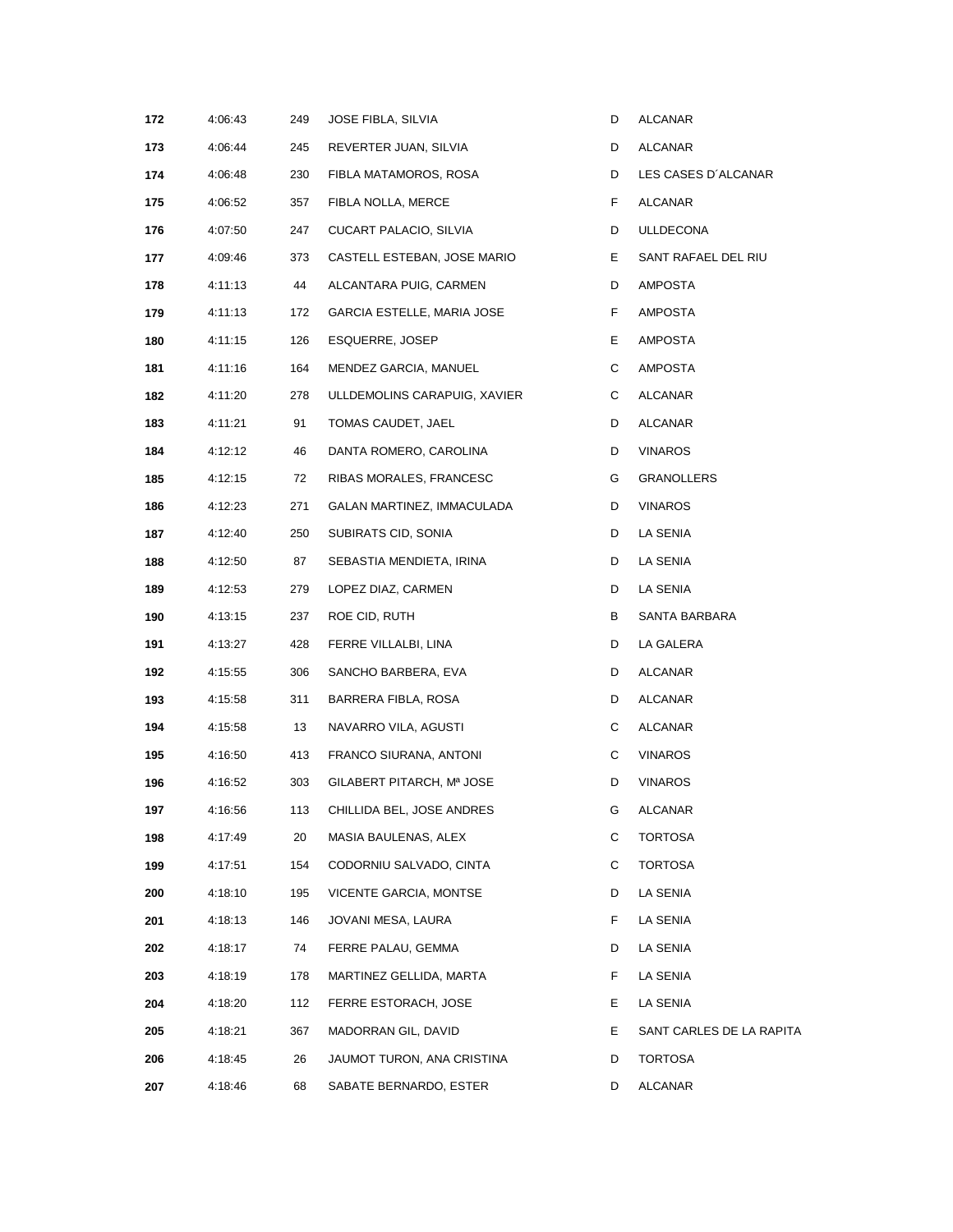| 208 | 4:18:49 | 216 | SABATE BERNADO, PILAR           | F  | ALCANAR                  |
|-----|---------|-----|---------------------------------|----|--------------------------|
| 209 | 4:19:10 | 95  | MITJAVILA ABELLA, JOAN          | Е  | LA SENIA                 |
| 210 | 4:19:20 | 138 | CAPSETA SEBASTIA, JUAN JOSE     | Е. | LA SENIA                 |
| 211 | 4:20:05 | 307 | PI SANCHO, ESTEFANIA            | D  | ALCANAR                  |
| 212 | 4:20:07 | 155 | BELTRAN REVERTER, MARIA CINTA   | D  | ALCANAR                  |
| 213 | 4:20:11 | 309 | SEGUI QUERALT, VICTOR           | G  | ALCANAR PLATJA           |
| 214 | 4:20:15 | 431 | INIESTA BLANCO, FRANCISCO       | E. | <b>VINAROS</b>           |
| 215 | 4:20:22 | 292 | SANCHO RASQUERA, Mª ISABEL      | D  | VINAROS                  |
| 216 | 4:21:08 | 150 | DURAN SUBIRATS, LLUIS           | Е. | <b>TORTOSA</b>           |
| 217 | 4:22:49 | 265 | FRANCH PICO, XAVIER             | С  | ROQUETES                 |
| 218 | 4:22:50 | 218 | CARLES ESMEL, PILI              | D  | CAMPREDO                 |
| 219 | 4:23:16 | 161 | SANCHO ESTEBAN, MARIA JOSE      | D  | ALCANAR                  |
| 220 | 4:23:23 | 187 | FIBLA FERRER, MIREIA            | D  | ALCANAR                  |
| 221 | 4:23:31 | 28  | FIBLA VIZCARRO, ANDREU          | G  | <b>ALCANAR</b>           |
| 222 | 4:24:21 | 165 | MATAMOROS GASPARIN, MARC        | C  | SANT CARLES DE LA RAPITA |
| 223 | 4:24:23 | 424 | GUARDIA SANCHO, ANA             | D  | SANT CARLES DE LA RAPITA |
| 224 | 4:24:50 | 368 | SANTONJA RICART, MARIA CONSUELO | D  | SANT CARLES DE LA RAPITA |
| 225 | 4:25:11 | 192 | JOSE FIBLA, MONTSE              | D  | ALCANAR                  |
| 226 | 4:25:22 | 252 | JOSE FIBLA, TERE                | D  | ALCANAR                  |
| 227 | 4:26:23 | 213 | BEL GRACIA, PAULA               | D  | LES CASES D'ALCANAR      |
| 228 | 4:26:31 | 55  | SANCHO CHILLIDA, DAVID          | С  | CASES D'ALCANAR          |
| 229 | 4:26:46 | 227 | RIBOT MATAMOROS, RAUL           | C  | LES CASES D'ALCANAR      |
| 230 | 4:26:47 | 334 | LLOMBART CASANOVAS, LOURDES     | H  | ULLDECONA                |
| 231 | 4:27:05 | 124 | DOMENECH PLA, JOSEP             | A  | ALCANAR                  |
| 232 | 4:28:23 | 379 | MIRALLES PAEZ, ANGEL            | С  | DELTEBRE                 |
| 233 | 4:31:36 | 27  | ESCUDER GOMEZ, ANA ISABEL       | D  | <b>BENICARLO</b>         |
| 234 | 4:31:37 | 208 | BONET PIÑANA, NURIA             | D  | <b>BENICARLO</b>         |
| 235 | 4:31:38 | 207 | QUERAL MARZAL, NURIA            | D  | <b>BENICARLO</b>         |
| 236 | 4:31:40 | 387 | REVERTER NOLLA, OLGA            | F. | ALCANAR                  |
| 237 | 4:31:50 | 365 | FAUS JUAN, JOAN ANTONI          | С  | SANT CARLES DE LA RAPITA |
| 238 | 4:32:03 | 79  | RICART LAVERNIA, GERARD         | С  | <b>ULLDECONA</b>         |
| 239 | 4:32:18 | 226 | TALAVERA RUIZ, RAQUEL           | D  | <b>ULLDECONA</b>         |
| 240 | 4:33:00 | 427 | GARCIA SANCHEZ, SILVIA          | D  | <b>ALCANAR</b>           |
| 241 | 4:33:02 | 115 | BOTELLA SABATER, JOSE ANTONIO   | Е  | <b>TORTOSA</b>           |
| 242 | 4:33:05 | 407 | SERNA GARCIA, ANGEL             | С  |                          |
| 243 | 4:33:07 | 408 | CARRION REYES, CRISTOBAL        | С  |                          |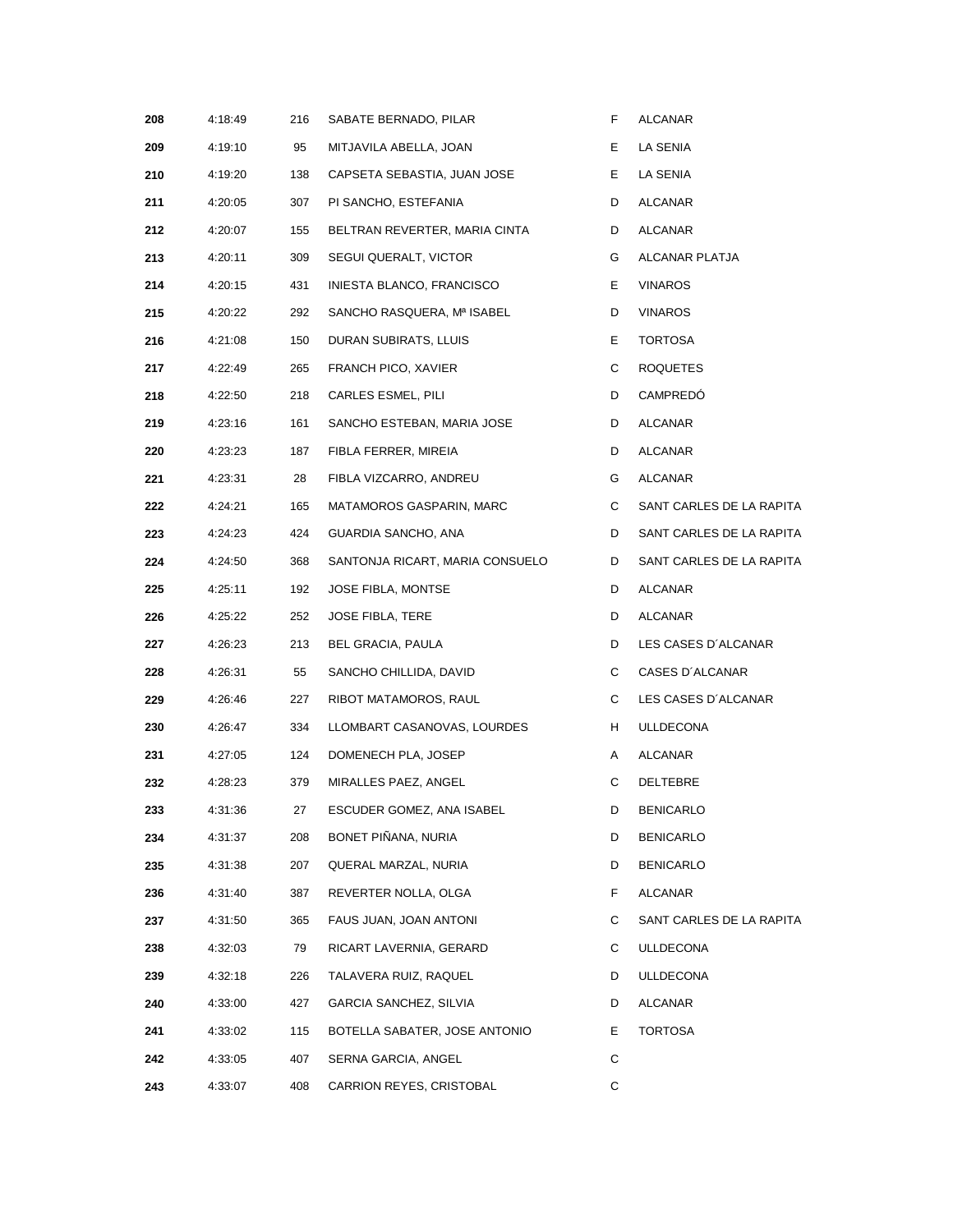| 244 | 4:33:11 | 409              | JIMENEZ HINOJOSA, MONTSERRAT  | D  |                           |
|-----|---------|------------------|-------------------------------|----|---------------------------|
| 245 | 4:36:32 | 395              | SANCHO FORCADELL, FLORA       | D  | ALCANAR                   |
| 246 | 4:36:45 | 396              | ADROVER ADROVER, BERTOMEU     | C  | ALCANAR                   |
| 247 | 4:37:06 | 51               | SANCHO ITARTE, CRISTINA       | D  | ALCANAR                   |
| 248 | 4:37:09 | 176              | GIMENEZ ARANDA, MARTA         | D  | ALCANAR                   |
| 249 | 4:38:01 | 345              | QUERALT GEIRA, Mª CINTA       | D  | ALCANAR                   |
| 250 | 4:38:06 | 344              | NOLLA QUERALT, JOSEP          | C  | ALCANAR                   |
| 251 | 4:38:09 | 123              | REVERTE FORES, JOSEP          | C  | <b>ULLDECONA</b>          |
| 252 | 4:38:16 | 258              | REVERTER MONFORT, VANESSA     | D  | ALCANAR                   |
| 253 | 4:40:00 | 10 <sup>10</sup> | MORALES GISBERT, ABELINA      | F  | AMPOSTA                   |
| 254 | 4:40:01 | 274              | REVERTE VIDAL, JUAN DIEGO     | Е. | AMPOSTA                   |
| 255 | 4:40:04 | 29               | CANO ADELL, ANGELS            | D  | ALCANAR                   |
| 256 | 4:40:05 | 295              | <b>GARCIA MATEU, MONTSE</b>   | D  | ALCANAR                   |
| 257 | 4:40:08 | 301              | QUERAL GALLEN, JUANJO         | C  | SANT CARLES DE LA RAPITA  |
| 258 | 4:40:10 | 287              | RECIO PONCE, GEMMA            | F  | SANT CARLES DE LA RAPITA  |
| 259 | 4:40:16 | 319              | REVERTER REVERTER, Mª ANGELS  | D  | ALCANAR                   |
| 260 | 4:40:17 | 281              | GARRIDO SOLSONA, JOSE ANTONIO | C  | <b>VINAROS</b>            |
| 261 | 4:40:20 | 316              | REVERTER SANCHO, GEMMA        | D  | ALCANAR                   |
| 262 | 4:40:22 | 315              | SANCHO SANCHO, ROSA           | D  | ALCANAR                   |
| 263 | 4:40:27 | 298              | LLAGOSTERA REVERTER, IRENE    | D  | ALCANAR                   |
| 264 | 4:40:28 | 104              | DELMONTE ANGULLO, JOAQUIM     | C  | L'HOSPITALET DE LLOBREGAT |
| 265 | 4:40:30 | 60               | VERGE BERICAT, ELISENDA       | D  | L'HOSPITALET DE LLOBREGAT |
| 266 | 4:40:35 | 256              | RANCHAL GUTIERREZ, TONI       | C  | LA SENIA                  |
| 267 | 4:40:37 | 225              | SERRASOLSAS DOMENECH, RAMON   | G  | <b>BARCELONA</b>          |
| 268 | 4:40:38 | 33               | SANCHO REVERTER, ANNA         | D  | ALCANAR                   |
| 269 | 4:40:40 | 105              | RUIZ BARBERA, ELISABET        | D  | <b>ALCANAR</b>            |
| 270 | 4:40:51 | 128              | AROLA SUBIRATS, JOSEP ANTONI  | G  | ALCANAR PLATJA            |
| 271 | 4:40:53 | 317              | REVERTER SANCHO, NURIA        | В  | ALCANAR                   |
| 272 | 4:40:55 | 40               | ARRABAL PEREZ, AURORA         | D  | LA SENIA                  |
| 273 | 4:40:58 | 374              | GRIÑO FELIP, Mª OLIVIA        | D  | SANT RAFAEL DEL RIU       |
| 274 | 4:41:00 | 419              | FORCADELL GEIRA, LAIA         | В  | ALCANAR                   |
| 275 | 4:41:06 | 414              | GRAU REVERTE, ROSA ANA        | D  | ALCANAR                   |
| 276 | 4:41:15 | 120              | HORTA VILAR, JOSEP LLUIS      | F  | LA SENIA                  |
| 277 | 4:41:21 | 231              | BELTRAN VILA, ROSA BEL        | F. | ALCANAR                   |
| 278 | 4:41:30 | 76               | PENAFIEL JUAN, GEMMA          | F. | <b>ULLDECONA</b>          |
| 279 | 4:41:32 | 135              | CUADRADO DURAN, JUAN CARLOS   | C  | ALCANAR                   |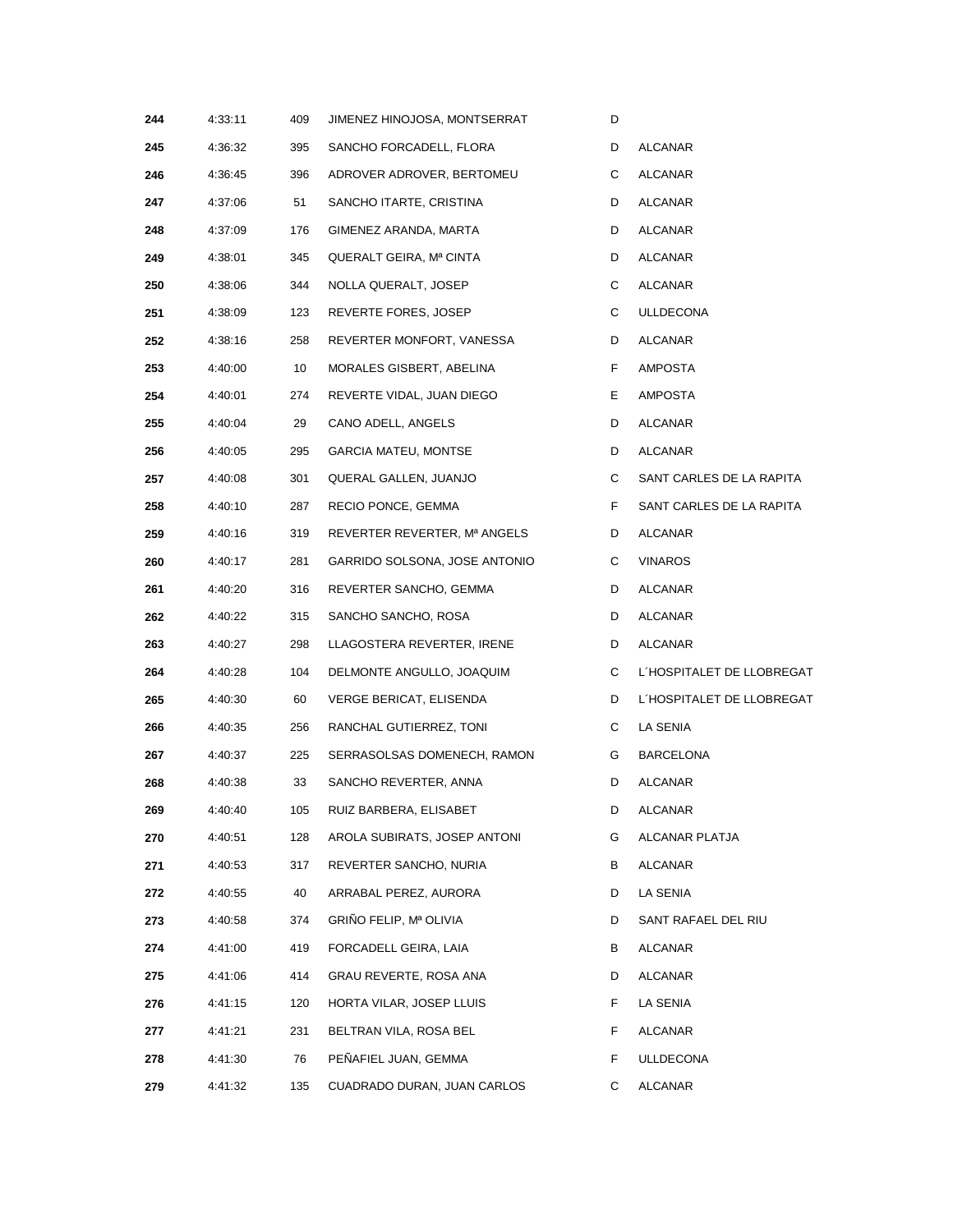| 280 | 4:41:34 | 132         | MARTINEZ CASANY, JOSEP MARIA  | G  | ALCANAR          |
|-----|---------|-------------|-------------------------------|----|------------------|
| 281 | 4:41:41 | 136         | MONFORT ROIG, JUAN EVELIO     | G  | ALCANAR          |
| 282 | 4:44:00 | 88          | OBRADOS RAMOS, ISABEL         | D  | AMPOSTA          |
| 283 | 4:44:39 | 189         | SIMON GALVEZ, MONICA          | D  | GUADALAJARA      |
| 284 | 4:45:25 | 25          | JUAN ESCAMEZ, ANA             | D  | ALCANAR          |
| 285 | 4:45:30 | 69          | CURTO GAVALDA, EVA            | D  | ALCANAR          |
| 286 | 4:45:37 | 140         | FILA MATAMOROS, JUAN PEDRO    | С  | ALCANAR          |
| 287 | 4:45:57 | 332         | FIBLA EXTREM, FLORA           | D  | ALCANAR          |
| 288 | 4:45:59 | 331         | BARRERA ESTELLER, NEUS        | D  | ALCANAR          |
| 289 | 4:46:10 | $7^{\circ}$ | DOLZ ESCALZO, Mª JOSE         | D  | ALCANAR          |
| 290 | 4:46:13 | 384         | BORT ESCORIZA, GLORIA         | F. | ALCANAR          |
| 291 | 4:48:26 | 327         | GALO TORRENT, LARA            | В  | ULLDECONA        |
| 292 | 4:48:27 | 388         | FIBLA MORENO, MIRIAM          | D  | ALCANAR          |
| 293 | 4:48:31 | 284         | <b>GALO TORRENT, SARAH</b>    | D  | ULLDECONA        |
| 294 | 4:48:32 | 23          | DEHELAN, ALINA MARINA         | D  | ALCANAR          |
| 295 | 4:48:32 | 67          | BEL JOSE, ESTER               | D  | ALCANAR          |
| 296 | 4:48:33 | 66          | ROCA CARLES, ESTER            | F  | TORTOSA          |
| 297 | 4:48:39 | 254         | REVERTER SANCHO, TERE         | D  | ALCANAR          |
| 298 | 4:48:41 | 320         | BONET BENET, JOAN             | Е  | ALCANAR          |
| 299 | 4:51:16 | 99          | FERRE FORCADELL, Mª ISABEL    | F. | <b>ULLDECONA</b> |
| 300 | 4:51:16 | 302         | CAMPOS PERALTA, PEDRO AGUSTIN | Е. | <b>ULLDECONA</b> |
| 301 | 4:51:31 | 85          | FIBLA NOLLA, IMMA             | H  | ALCANAR          |
| 302 | 5:00:39 | 84          | MEDINA ZARAGOZA, IMMA         | F  | <b>TORTOSA</b>   |
| 303 | 5:00:48 | 171         | ITARTE COPOVI, MARIA JOSE     | D  | ALCANAR          |
| 304 | 5:00:56 | 205         | FORNOS BORT, NURIA            | D  | <b>ALCANAR</b>   |
| 305 | 5:01:00 | 111         | ROMERO GUERRERO, JOSE         | С  | <b>ALCANAR</b>   |
| 306 | 5:01:02 | 338         | COLELL SANCHO, ROSA           | D  | ALCANAR          |
| 307 | 5:02:49 | 217         | SANSANO ORTIZ, PILAR          | H  | <b>ULLDECONA</b> |
| 308 | 5:02:50 | 49          | FERRE GARCIA, CONXA           | H. | ALCANAR          |
| 309 | 5:02:53 | 262         | ORTIZ VERICAT, VICENTE TOMAS  | G  | ULLDECONA        |
| 310 | 5:03:20 | 297         | ROIG QUEROL, ROSA MARIA       | H  | <b>ULLDECONA</b> |
| 311 | 5:03:22 | 299         | ROYO MIRALLES, MARIA JOSE     | F. | <b>ULLDECONA</b> |
| 312 | 5:03:22 | 168         | FOLGUERAS BAYARRI, MARIA JOSE | D  | ALCANAR          |
| 313 | 5:03:25 | 145         | FOLGUERAS BAYARRI, LAURA      | D  | ALCANAR          |
| 314 | 5:03:26 | 63          | BELTRAN FORCADELL, ENRIC      | С  | <b>ALCANAR</b>   |
| 315 | 5:03:38 | 343         | ARBONA SERRAT, JUAN RAMON     | C  | ALCANAR          |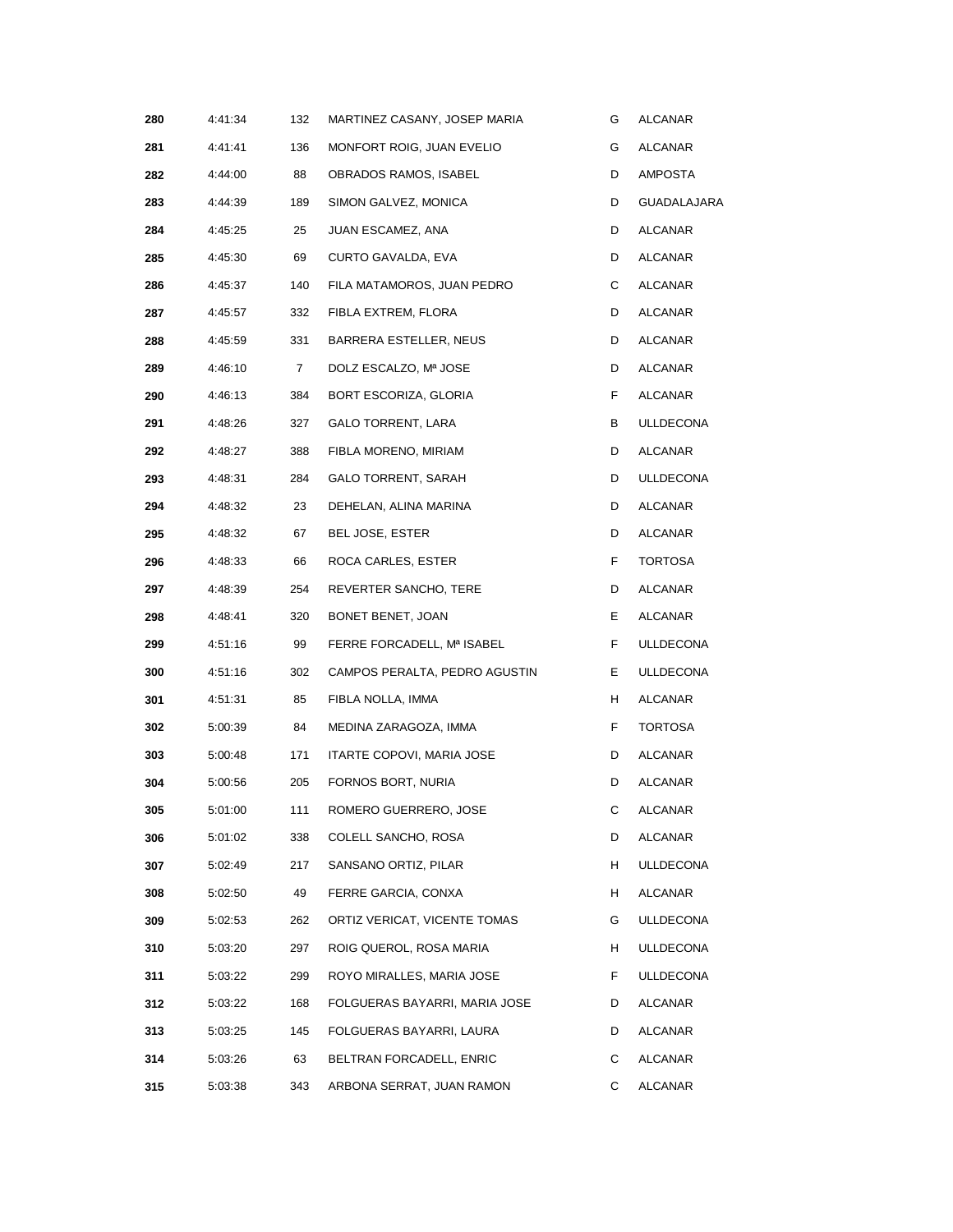| 316 | 5:03:40 | 300 | FERRE GIL, ENRIC                    | G  | ULLDECONA                |
|-----|---------|-----|-------------------------------------|----|--------------------------|
| 317 | 5:05:23 | 173 | BAPTISTE PONCE, Mº JOSE             | D  | <b>BENICARLO</b>         |
| 318 | 5:05:24 | 430 | QUEROL NOLLA, M CINTA               | D  | ALCANAR                  |
| 319 | 5:05:27 | 58  | ROIG VILLABI, ELENA                 | D  | <b>BENICARLO</b>         |
| 320 | 5:05:31 | 296 | GRAÑANA CERVERA, LAIA               | D  | ALCANAR                  |
| 321 | 5:10:16 | 423 | GASPARIN LOPEZ, SONIA               | F  | SANT CARLES DE LA RAPITA |
| 322 | 5:10:17 | 11  | MATAMOROS MATAMOROS, AGUSTI         | G  | SANT CARLES DE LA RAPITA |
| 323 | 5:12:30 | 350 | ROIG GALO, IVAN                     | С  | <b>ULLDECONA</b>         |
| 324 | 5:15:50 | 372 | BUJ ALFARA, JOSEP JOAQUIM           | E. | ALCANAR                  |
| 325 | 5:20:33 | 186 | QUERALT LLAGOSTERA, MIQUEL          | C  | ALCANAR                  |
| 326 | 5:21:23 | 335 | ARREGUI GONZALEZ DE MATAUCO, EDURNE | H  | ALCANAR                  |
| 327 | 5:21:24 | 127 | DOMENECH PAITUVI, JOSEP ANTONIO     | Е. | ALCANAR                  |
| 328 | 5:21:27 | 253 | BORT CHALAVERA, TERE                | H  | ALCANAR                  |
| 329 | 5:21:33 | 255 | SUBIRATS BALADA, TERESA             | H  | ALCANAR                  |
| 330 | 5:22:14 | 337 | BERNAL PALOMAR, FABIOLA             | F  | SANT CARLES DE LA RAPITA |
| 331 | 5:25:19 | 351 | ARNAU RAGA, RAQUEL                  | D  | ULLDECONA                |
| 332 | 5:25:21 | 352 | CARRASCO QUEROL, SERGI              | С  | <b>ULLDECONA</b>         |
| 333 | 5:28:00 | 38  | SANCHO FEBRER, AUGUSTO              | С  | ALCANAR                  |
| 334 | 5:28:02 | 259 | FEBRER JUAN, VANESSA                | D  | <b>VINAROS</b>           |
| 335 | 5:28:03 | 248 | NOTARIO QUERALT, SILVIA             | D  | ALCANAR                  |
| 336 | 5:28:11 | 197 | SIMO SUBIRATS, NADIA                | D  | AMPOSTA                  |
| 337 | 5:28:11 | 193 | FIBLA PENALBA, MONTSE               | D  | ALCANAR                  |
| 338 | 5:28:12 | 244 | CASTELL FONOLLOSA, SERGI            | С  | ALCANAR                  |
| 339 | 5:28:41 | 109 | SANCHO FEBRER, JORDI                | C  | ALCANAR                  |
| 340 | 5:28:43 | 39  | SANCHO GRAU, AUGUSTO                | G  | <b>ALCANAR</b>           |
| 341 | 5:28:45 |     | 336 ULLDEMOLINS VIDAL, TERE         | D  | <b>ALCANAR</b>           |
| 342 | 5:55:59 | 349 | SEGARRA CARTES, ROSANA              | D  | ULLDECONA                |
| 343 | 5:56:02 | 354 | REVERTE TOMAS, LLUISA               | D  | EL CASTELL               |
| 344 | 6:01:11 | 199 | ROS MARTINEZ, NATALIA               | H  | ALCANAR                  |
| 345 | 6:01:15 | 260 | BORT JUAN, MARIA JOSEFA             | F  | ALCANAR                  |
| 346 | 6:01:19 | 380 | FIBLA FORCADELL, ROSA               | F  | ALCANAR                  |
| 347 | 6:01:27 | 166 | CRUSELLES VALLS, MARI               | H  | ALCANAR                  |
| 348 | 6:01:28 | 341 | CHIMENO MARTI, ROSA NEUS            | F  | <b>ALCANAR</b>           |
| 349 | 6:01:47 | 14  | REVERTER REVERTER, AGUSTI           | Е  | ALCANAR                  |
| 350 | 6:02:14 | 342 | BRANCHET NOLLA, REMEI               | H  | ALCANAR                  |
| 351 | 6:16:01 | 163 | DUATIS NOS, MANUEL                  | G  | SANT JORDI               |